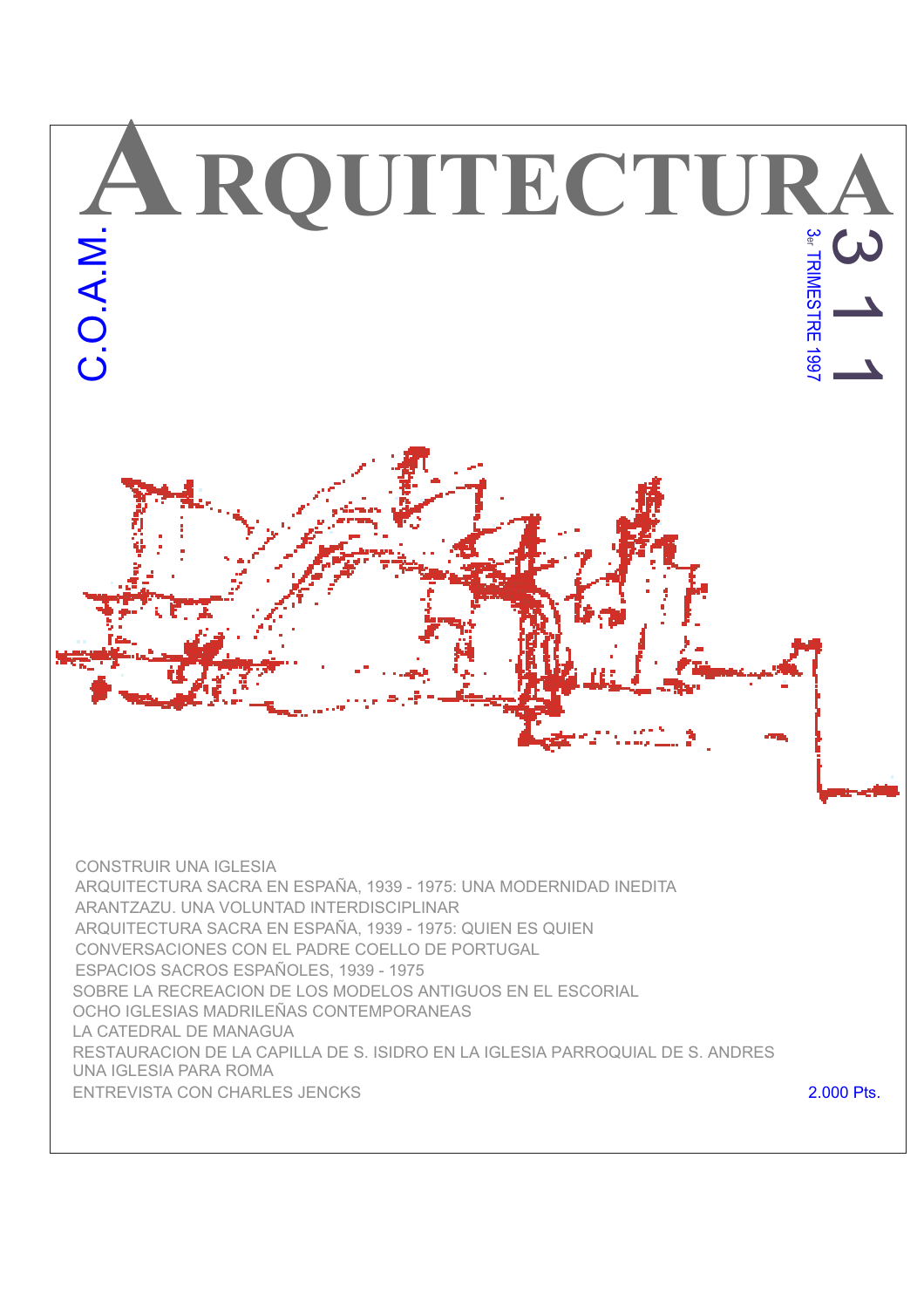# **On the reconstruction of El Escorial's old models Juan Rafael de la Cuadra Blanco**

**"The source of a book is always another book, other books. In the genealogy of literature, books are always descendants to other books, and the absolute originality is just a Romantic myth, which is now merely supported by an underdeveloped cultural pool. It is precisely those who are nothing that want to be different from anyone. Originality is a modern concept, associated with the philosophy of individualistic "hubris"."**

CARLOS FUENTES, "El mal del Tiempo".

**W**hen Critilo visits El Escorial in "El Criticón" (the book Baltasar Gracián published fifty years after Philip the Second's death), his simple mention of King Solomon is intended for any learned reader to identify the, so called, Eighth Marvel: "And he found in that temple of catholic Solomon, astonishing for the Hebrew, not just satisfaction to his idea but awe from its own excess" (1). Because the comparison between both buildings and both monarchs was rather usual in those years. Friar Sigüenza, El Escorial's official chronicler, dedicated a complete chapter to that parallel (II.XXII), and mentioned the similarities between both works even in the very prologue. Thus, El Escorial was conceived as the last link of a chain which included Noah's Ark, the Tabernacle, and the Temple of Jerusalem. Philip the Second, "a new Solomon", imitated his model to the extent of asking the stonecutters to carve the stone blocks in the very quarry. Góngora called him Second Solomon in a sonnet dedicated to the Sovereign. The parallel was also present in the "Estebanillo González". It was also mentioned by Juan Gracián ("a new Solomon and prince of architects"; 1587), Covarrubias, Porreño, Santos and most of the chroniclers, specially Caramuel whose "Arquitectura recta y oblícua" was based on the study of both buildings.

Other traditions, nevertheless, as the renown Saint Lawrence's gridiron, the supposed celebration of the victory of Saint Quentin's battle, which took place in the Saint's day and the fortunate promotion of the monument as the World's Eighth Marvel, have circulated in many popular legends on the Monastery and overshadowed the evident presence of Judah's Kings on the Shrine's facade.

### **1. TRADITIONALLY ASSUMED REASONS FOR THE FOUNDATION**

In relation to Saint Lawrence, who was supposed to have suffered martyrdom, burning on a gridiron, on the 10th of August of the year 248, and of whom it was told that he went so far as to ask his torturers to turn him hall round, we have to say that, nowadays, and thanks to Attwater, we know that he was in fact beheaded (2). Moreover,

the original project for the monastery had nothing in common with the famous gridiron.

And about the battle at Saint Quentin, a small town near Paris (the conquest of the capital could have been a good justification for the erection of such a monument) which had been, seventy years before, a tiny Flemish state, we will just quote authors like Ferrero, who declare that the significance of such a dispute was somewhat modest in the 16th century Europe. In fact, the European panorama did not change a bit after it. On the other hand, it was true that the city resisted the attack of the French on the 10th of August, but the city was seized just two weeks afterwards, on the 29th of august (3). As seen from the French side, Saint Quentin's baffle was a heroic deed performed by the obstinate people of a besieged city before a clearly superior army. Nowadays, we have to admit that the commemoration of Saint Quentin's campaign was just an excuse for the monarch to present a project which had a much more meditated purpose and which responded to his familiar tradition of founding monasteries intended to be royal sepulchers and, therefore, memorials for all their victories. Nevertheless, we should not forget that to commemorate Saint Quentin was to outrage the French

#### **2. A MAUSOLEUM FOR THE AUSTRIA DYNASTY**

We must evaluate now, beyond other symbolic factors (which in those days were, nevertheless, rather important), the need Philip

the Second felt of an adequate building to contain his fathers remains (he had been dead since 1558). The members of the new dynasty, inaugurated by Charles, could not rest, as it happened with their Spanish ancestors, scattered around Spain, in different churches and cathedrals. Philip did still consider himself inheritor to the title of the Holy Roman Empire (an aspiration he finally resigned on behalf of his uncle Ferdinand), he had been King of England by means of his wedding with Mary Tudor and he had almost unified the Iberian Peninsula along with hall of the world's land around 1580.

So he needed on specially outstanding receptacle, a monument fit for receiving the bodies of the Emperor and the rest of the members of the Austria dynasty, a family he craved to elevate to the highest position. And he also required an extraordinary temple in which to pray for their souls. It was this train of thought that lead him to the institution of a monastery for Hieronymite monks (surely influenced by his father's experience in Yuste). The temple had to compete, in grandiosity, with the one the Pope was erecting in Rome, but it had to bear a more private character as it was isolated from the city's uproar and even far from the usual roads. The palace character of the building is clearly expressed by the creation of a small chapel, under the main altar, which would house rather austere tombs. His successors transformed it into the Baroque mausoleum we know nowadays (4).

According to an old tradition, the Spanish Kings had apartments in the monasteries belonging to friendly orders. Philip the Second decided to establish his residence by these two chapels. Chueca has mentioned the importance of this confusing building program that had as a consequence the repetition of the convent scheme to the North of the Shrine. This decision would result in the addition of two new elements to the program, the palace for the court, as the monarch was to live there, and the Collegium for the monks that would attend the mausoleum in the following centuries(5).

Picture 1: Morphogenesis of the monastery according to Chueca and scale model of Herod's Temple

As we can see in Picture 1, the convent itself had the same scheme as Jerusalem's Temple under the Roman rule: a big court for the priests above four smaller and secondary courts. The similarities could even be greater if Chueca had decided to draw the six towers which we know were intended to be erected on the corners and the middle points of the long sides of the building in this stage of the design process. It was precisely the central tower of the South facade which was to contain the library, its "scar" can be seen nowadays on the facade. The temple at El Escorial was placed towards the North of the court in order to allow sunlight to reach the cloister. The rest of the differences are due to the use of diverse architectural and life styles.

In other articles (6), I have tried to demonstrate that it was precisely the necessity to design a building with such a varied and confusing program what made the King think about the best model any architect could dream of, for religious

architecture. This model could not be other than King Solomon's Temple, which was built according to plans drawn by Yahve himself and which was reconstructed by Herod in the time of Jesus Christ. lt was easy to think that a building with such an author should represent the divine order. The Roman rule over Palestine in the time of the Second Temple could justify the use of classical orders as an adequate architectural language.

Figure 1a: Reconstruction by the author of Herod's temple. Most of the features are taken from Flavius Josephus' "Wars" and the design is completed with the description contained in the Mishnah. In the lower pad, we sea the Women's Atrium which, as the four "domus culinarii" on the corners, had no roof. The Priests' Atrium was a perimetral stripe of just 15 cubits.

Figure 1b: Use of the traditional convent scheme in order to liberate the Priests' Atrium, placing the Temple forming an "L" and attached to the North wall, so as to made possible the sunlight to penetrate the court (according to Chueca's suggestion). The Evangelists' Pavilion would restore the scar produced by this process. We use in our reconstruction a 100x100 cubits temple which incorporates some features from Bramante's Saint Peter and from the Cathedral of Valladolid which enhance the idea of a central scheme.

Figure 1c: Plan of the monastery drawn over a grid of 19x15 modules of 20 cubits (54 cm by cubit, that is, 31 Castilian "fingers"). According to this module (20 x 31/16 Castilian feet), the monastery was a rectangle of 736 x 581 feet, which Father Sigüenza rounded off to 735 x 580 feet (drawings by the author).

Philip the Second wanted the likenesses of his inspiring figures to preside the entrance to the Temple. The inscriptions on the pedestals of these statues are rather significant: David's says "he received the design from the hands of the Lord" (OPERIS EXEMPLAR A DOMINO RECEPIT), on Solomon's, "he built the Temple and dedicated it to the Lord" (TEMPLUM DÑO (DOMINO) AEDIFICATUM DEDICAVIT). On the medallions carved under the portico below, the monarch declared himself King of Spain, of Jerusalem and the Two Sicilies (a kingdom which had provided him with the title of Successor to Solomon). The King, far away from complicated astronomical theories which some authors (7) try to reconstruct, orientated the temple simply to Jerusalem, 16° Southeast, and wanted the tombs to be likewise orientated, although this idea was not finally adopted by his grandson Philip the Fourth who probably did not understand it. The complex assumption of